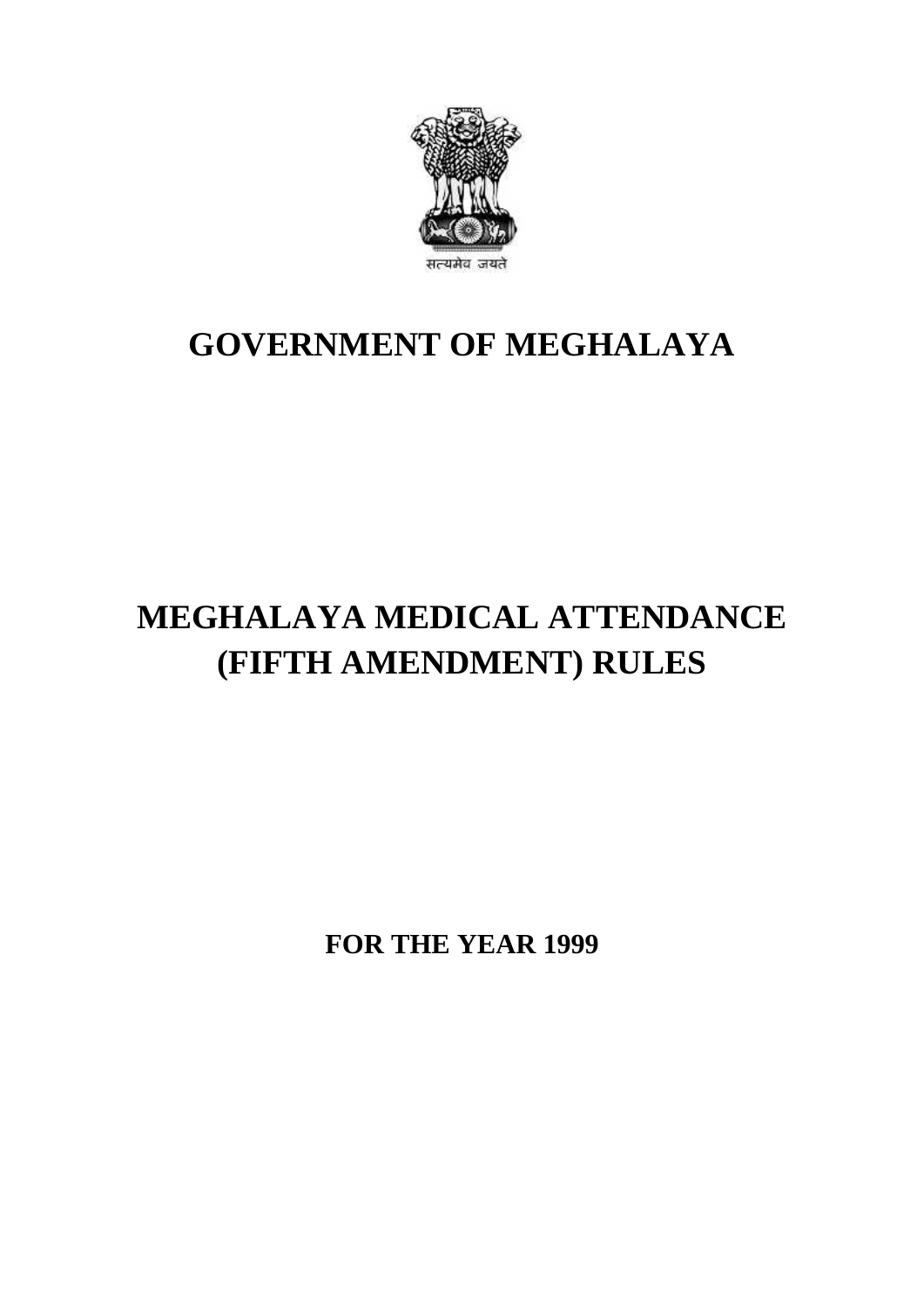## **GOVERNMENT OF MEGHALAYA HEALTH AND FAMILY WELFARE DEPARTMENT**

**….**

ORDERS BY THE GOVERNOR

## **NOTIFICATION**

The  $28<sup>th</sup>$  April, 1999

NOTIFICATION<br>The 28<sup>th</sup> April, 1999<br>No. Health.136/80/Pt.-I/3:- In exercise of the powers conferred by the proviso to Article 309<br>of the Constitution, the Governor of Meghalaya is pleased to make the following rules furthe to amend the Meghalaya Medical Attendance Rules, 1981, namely:- No. Health.136/80/Pt.-I/3:- In exercise of the powers conferred by the proviso to Article 309 of the Constitution, the Governor of Meghalaya is pleased to make the following rules further to amend the Meghalaya Medical At

Medical Attendance (Fifth Amendment) Rules, 1999

(2) They shall come into force at once.

Medical Attendance (Fifth Amendment) Rules, 1999<br>
(2) They shall come into force at once.<br>
2. Addition of new clauses to sub-rule (3) of Rule 10 – In sub-rule (3) of Rule 10 of the<br>
Meghalaya Medical Attendance Rules, 1981 (2) They shall come into force at once.<br>Addition of new clauses to sub-rule (3) of Rule  $10 - \text{In}$  sub-rule (3) of Rule 10 of the<br>Meghalaya Medical Attendance Rules, 1981, after Clause (ad), the following new<br>clauses (ae) clauses (ae) shall be added, namely:- Addition of new clauses to sub-rule (3) of Rule 10 – In<br>Meghalaya Medical Attendance Rules, 1981, after Cla<br>clauses (ae) shall be added, namely:-<br>"(ae) Jaslok Hospital & Research Centre, Mumbai".

Smti. B. Macaulay, Under Secretary to the Govt. of Meghalaya, Health & Family Welfare Department.

….

....<br>Memo No.Health.136/80/Pt.-I/3-A, Dt. Shillong, the 29<sup>th</sup> April, 1999<br>Copy to:-

Copy to:-

- 1) The Director of Printing & Stationery, Meghalaya, Shillong for favour of publication<br>
1) The Director of Printing & Stationery, Meghalaya, Shillong for favour of publication<br>
in the Meghalaya Gazette. in the Meghalaya Gazette. 2) All Administrative Departments.<br>
2) All Administrative Departments.<br>
2) All Administrative Departments. by to:-<br>
1) The Director of Printing &<br>
in the Meghalaya Gazette.<br>
2) All Administrative Departn<br>
3) All Heads of Departments.
- 
-